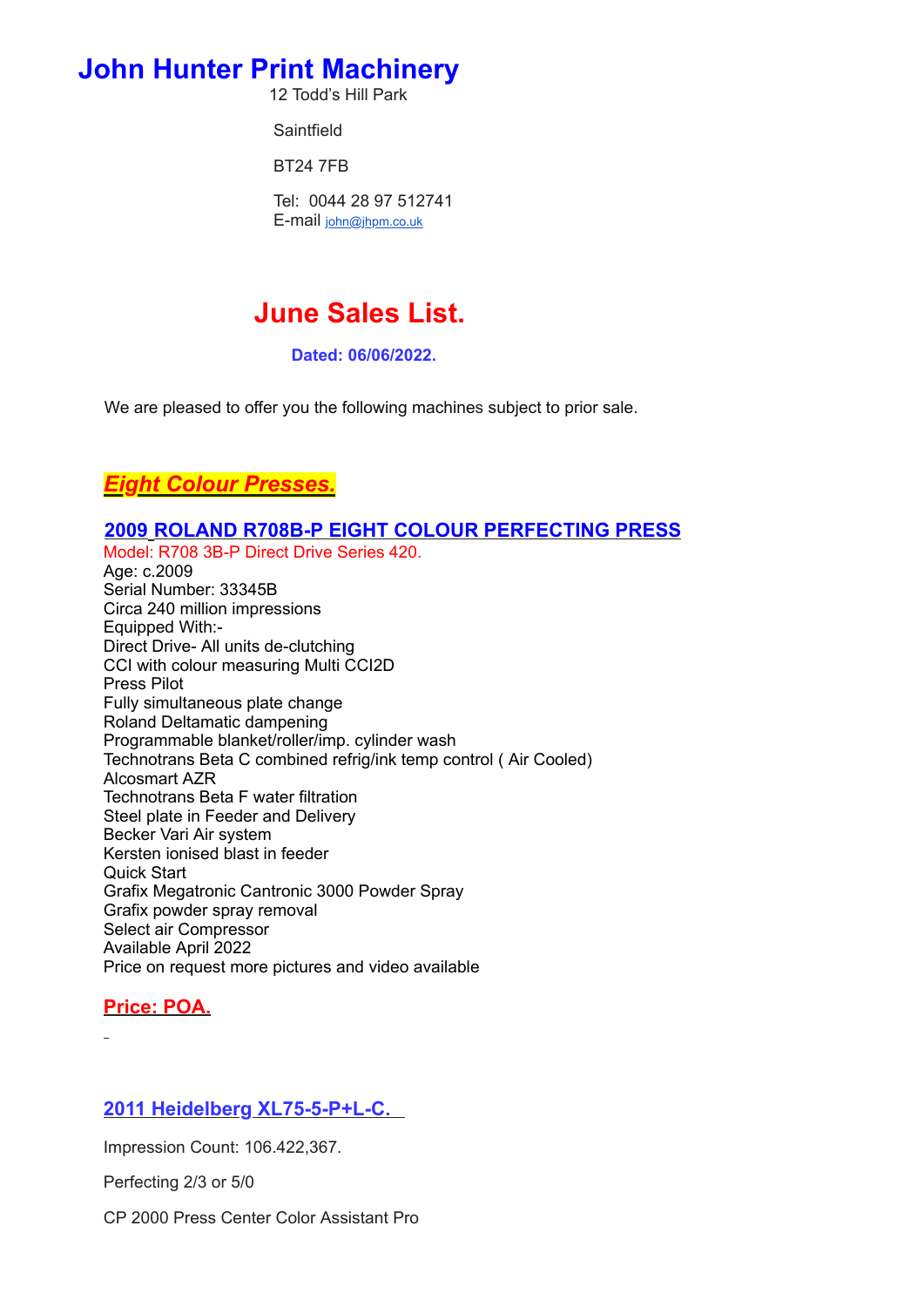Wallscreen Application Press Center Energy Reporting Axis Control All Auto Washers Simultaneous Autoplate Change Alcolor Vario Ink Temperature Control Technotrans Alcosmart. Heidelberg Airstar Heidelberg DryStar Weko AP 232 Atlas Copco Pump & Control Cabinet

Press in production ex Europe.

Specification to be verified later.

#### **Price: POA.**

# **2012 SAKURAI 575SDW+C. Five colour with Coater.**

Year of manufacture: 2012 **Impression Count:** c. 25 million SCCII off press controls with Xrite InteliTrax print density control Olivermatic dampening with Technotrans Alpha C recirculation SPC Sakurai semi automatic plate change SAS Sakurai paper size & thickness presets Automatic blanket, impression cylinder and ink roller wash Coating unit with extended delivery and Harris & Bruno Anilox system Grafix Digitronic 2000 anti-set-off spray Grafix IR/Hot air combination end of press dryer Ink unit temperature control. Date Available**:** at short notice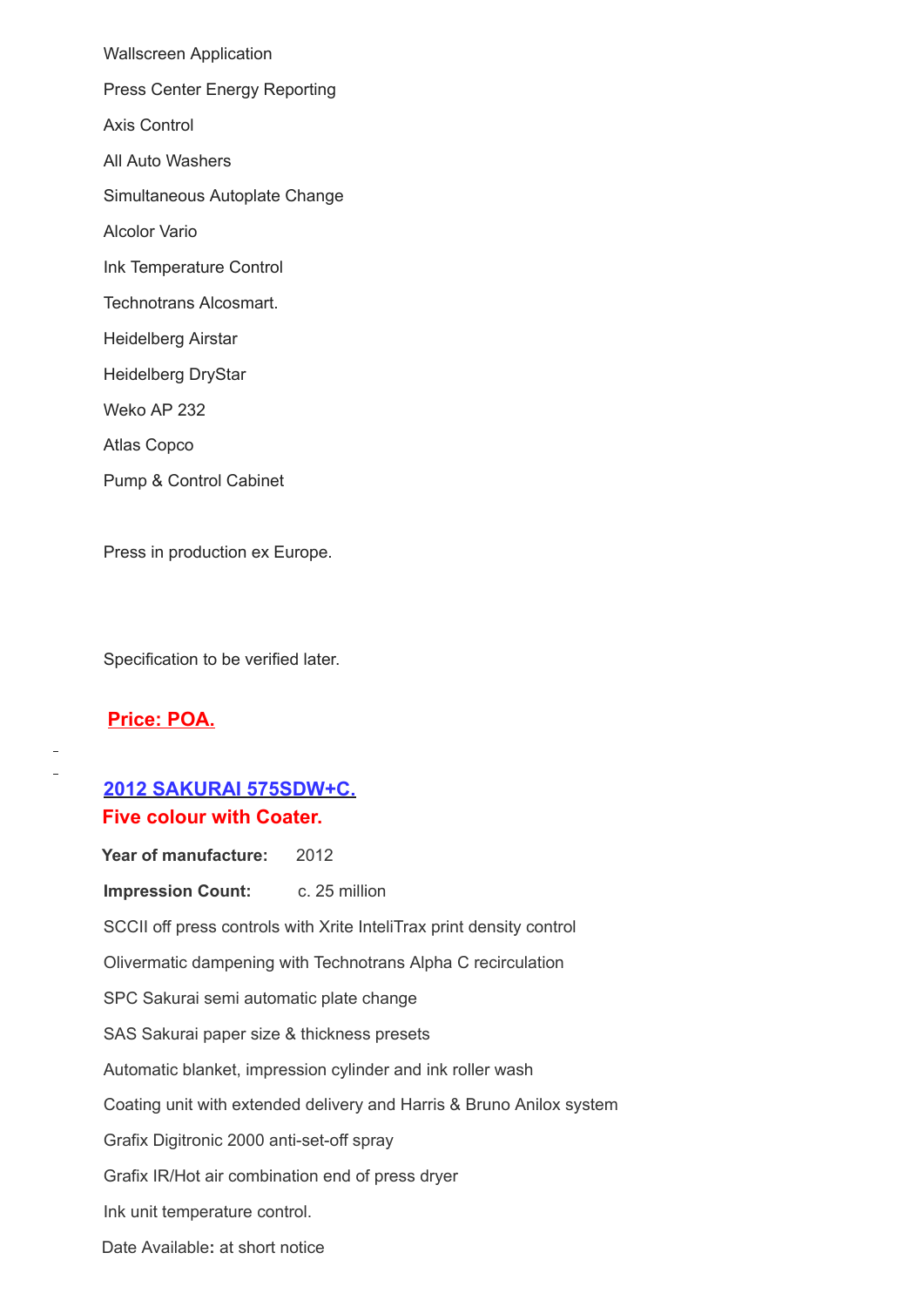In production - can be viewed by prior arrangement

Available strictly subject to prior sale

#### **Price: GBP 247,500. C&F local sea port.**

# *Five Colour Presses.*

# **1999 Komori L 526 ES**

PQC Komorimatics with Recirc /Chiller. Quick Clamps Chromed Cylinders Graphix Spray Imp Count: 86 million. Available: End of May.

**Price: POA.**

# *Four Colour Presses.*

 $\overline{\phantom{a}}$ 

 $\overline{\phantom{a}}$ 

#### **2007 Ryobi 754 Wide + L.**

Age: 2007

Counter: ca. 100 mio. impression

Format: 788 x 600 mm

Max. printing area: 765 x 545 mm (30,12 x 21,46 inch)

Paper thickness: 0,04 – 0,6 mm

Speed: 15.000 sheets/hour

Type: 4-D

#### *Equipment:*

4 color machine Coating Unit Straight machine IR-TL Dryer Extended Delivery All washing devices Ryobi PCS-G Printing Control System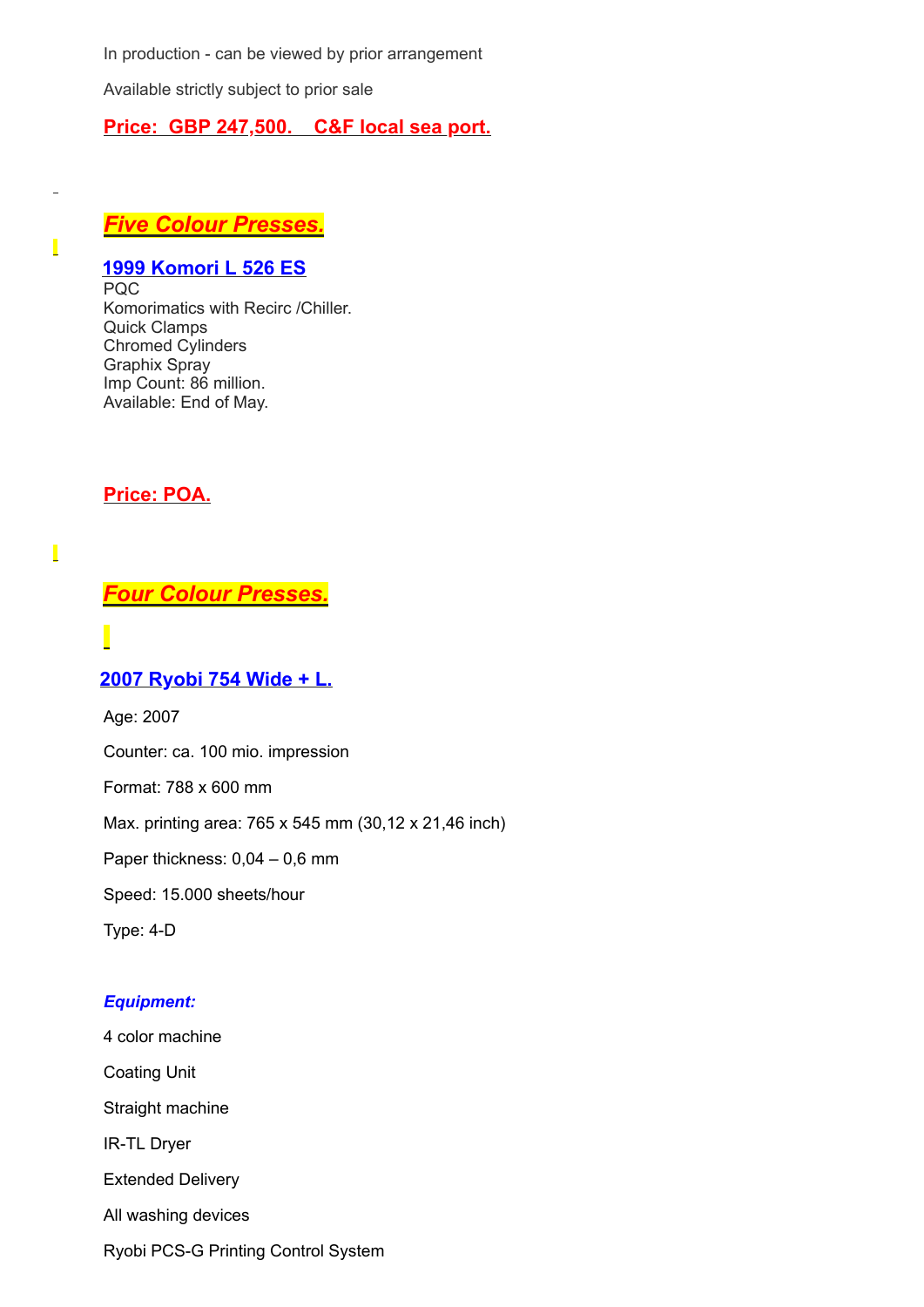Ryobi PDS-E Auto Printing Density Control System Plate register Remote control (vertical, lateral, diagonal) Semiautomatic Plate changer (Semi-RPC) Like Autoplate Ryobi-Matic Continuous Dampening System Technotrans alpha refrigeration and circulation Double Sheet Detector Ultrasonic Type Double sheet Detector Non-Stop Delivery Static Eliminator Powder Sprayer Grafix Digital

## **Price: 137,500 EUR LOT**

# **2002 Heidelberg SpeedMaster SM74-4-P3-H.**

CP 2000 Format: 50x 70 Alcolor Vario Dampening Unit System Techotrans Cooling System Inkline Auto System Fully Auto Plate Change Ink Temperature Control High Pile Feeder Atlas Copco Compressor Type:SF4-FF-10.

Imp Count: 274 million. 13.7 million per year.

Available from 10 /2021.

The following worn parts and parts in need of repair were completely renewed in 2016:

1./ Paper Guide Cylinders from pre -gripper clamp to delivery.

2./ Dampers on all units renewed.

3./ All counter-pressure cylinder plates as well as all transfer cylinder plates have been renewed.

4./All cylinders are undamaged and clean System Arc arrival controller motor is new.

The following parts have been renewed on the Technotrans Cooling System Cabinet:

5./Alcosmart And Monitor have been converted to the new version. Expansion vessel completely new and coolant system up to date.

6./Magnet System from the coolant system completely new.

# **Price: Euro 105,000 LOC.**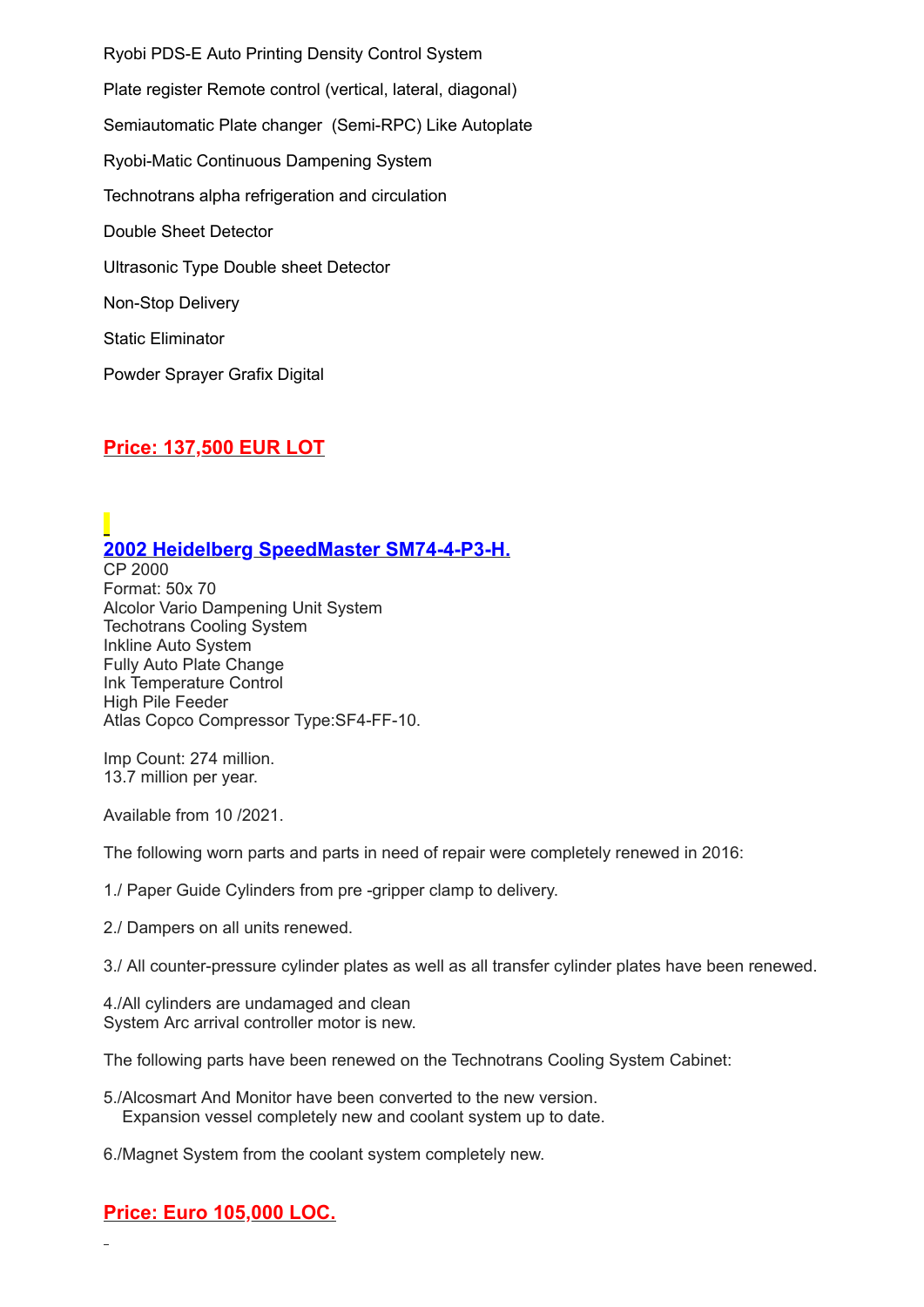### **2007 RYOBI 524-HE-NP**

#### **4 Color Straight Press.**

36x52 Numbering and Perforating unit. Imp Count: 34 imp count. Autoplate PCS-J : Ink remote control. Auto washers , Ink rollers / Blankets Ryobimatic - Technotrans Alpha D refrigerating unit. Vacuum feed table. Plate punch.

Available: Immediate Location: EU

#### **Price: POA.**

**2000 Shinohara 74-IV-P.**

Four Colour Perfecting Press Sheet size 520 x 740 mm 60 million impressions Alcohol Dampening with Recirculator/Chiller Semi Automatic Plate Change High Pile Delivery In production Very Nice Condition Immediately available

#### **Price EUR 29.500- LOC.**

*Two Colour Presses*

**2002 Sakurai 266EPZ**

**Serial Number:** HZ109002

**Number of Units:** 2

**Impression count:** 28.9 million

SPC Semi Automatic plate change

Olivermatic Dampening with Technotrans recirculation

Suction belt infeed

Plate register control from delivery

Automatic perfecting unit for 2/0 or 1/1 printing

Anti-set-off Spray

Tools & Accessories

**Date Available:** Immediate

can be viewed by prior arrangement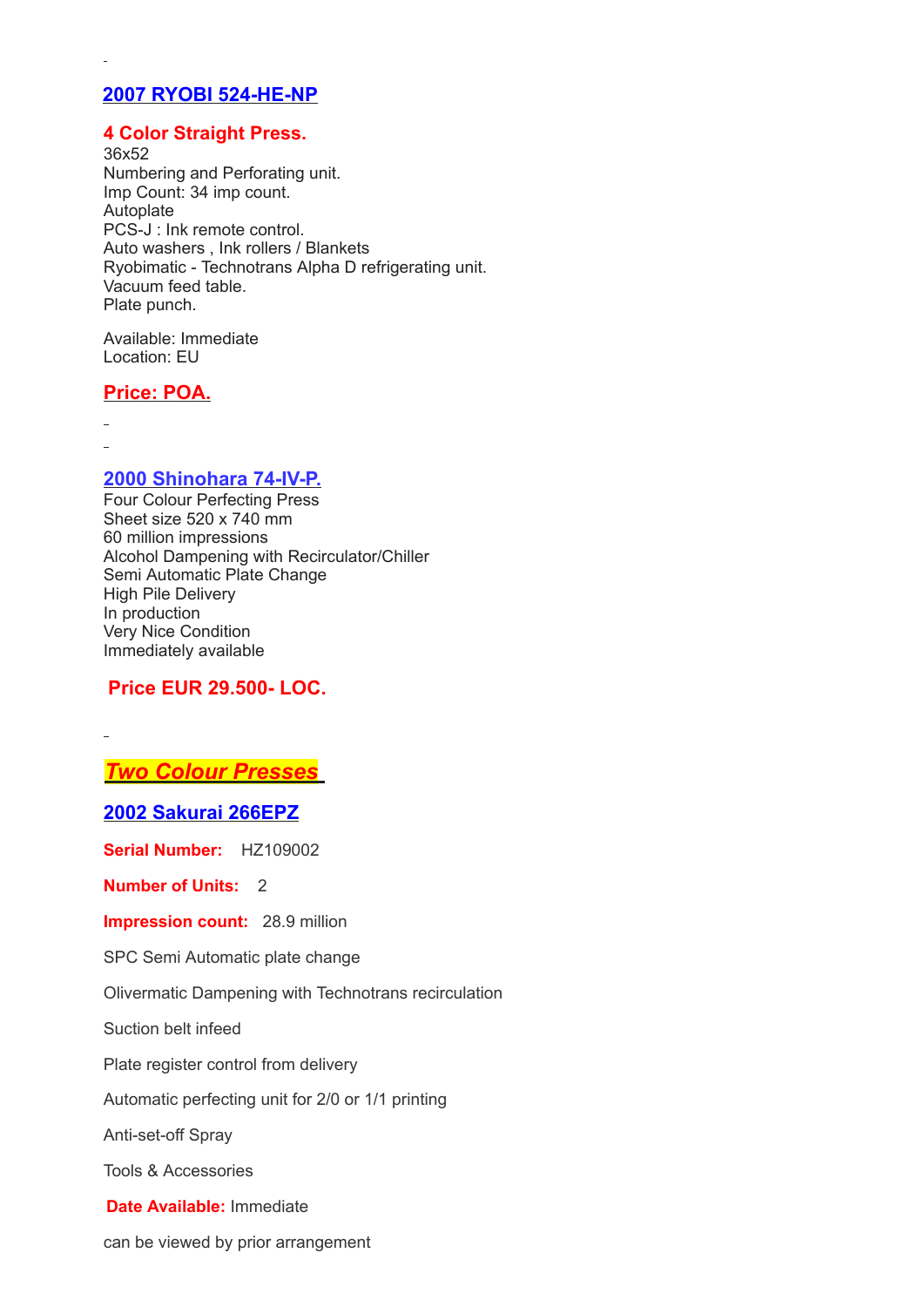Available strictly subject to prior sale

#### **Price: GBP£10,000 LOT.**



## **2006/9 Heidelberger Stahlfolder RFH 66/2 4 - 8 - 6 R.**

Continuous Feeder 1st. BUH-66 Station 4 Folding Buckles 2nd. BUH-66 Station 8 Folding Buckles 3rd. BUH-66 Station 6 Folding buckles 1 double gate Folding buckle LKS Kamera System Perforation cyclic and angular 1 FFH 66-1 up right delivery 3 Stations with noise hoods

Condition: Very good and will be cleaned Available: Immediately .

#### **Price: On Request.**

#### **2007 MBO K800. 2/4 Folder KTZ-AUT** .

Format max.: 780 X 1240 mm (31")

Format min.: 150 X 200 mm

Speed min.: 30 m/min

Speed max.: 230 m/min

Equipment:

Flat Pile Delivery

4 automatic Buckles and rollers

1st. Cross Fold (Knife)

1 Buckle (parallel fold

2nd. Cross (Knife)

1 Delivery ASP 66-2ME

Condition: Excellent

Available: Shortly

#### **Price: Euro 22,750 LOT.**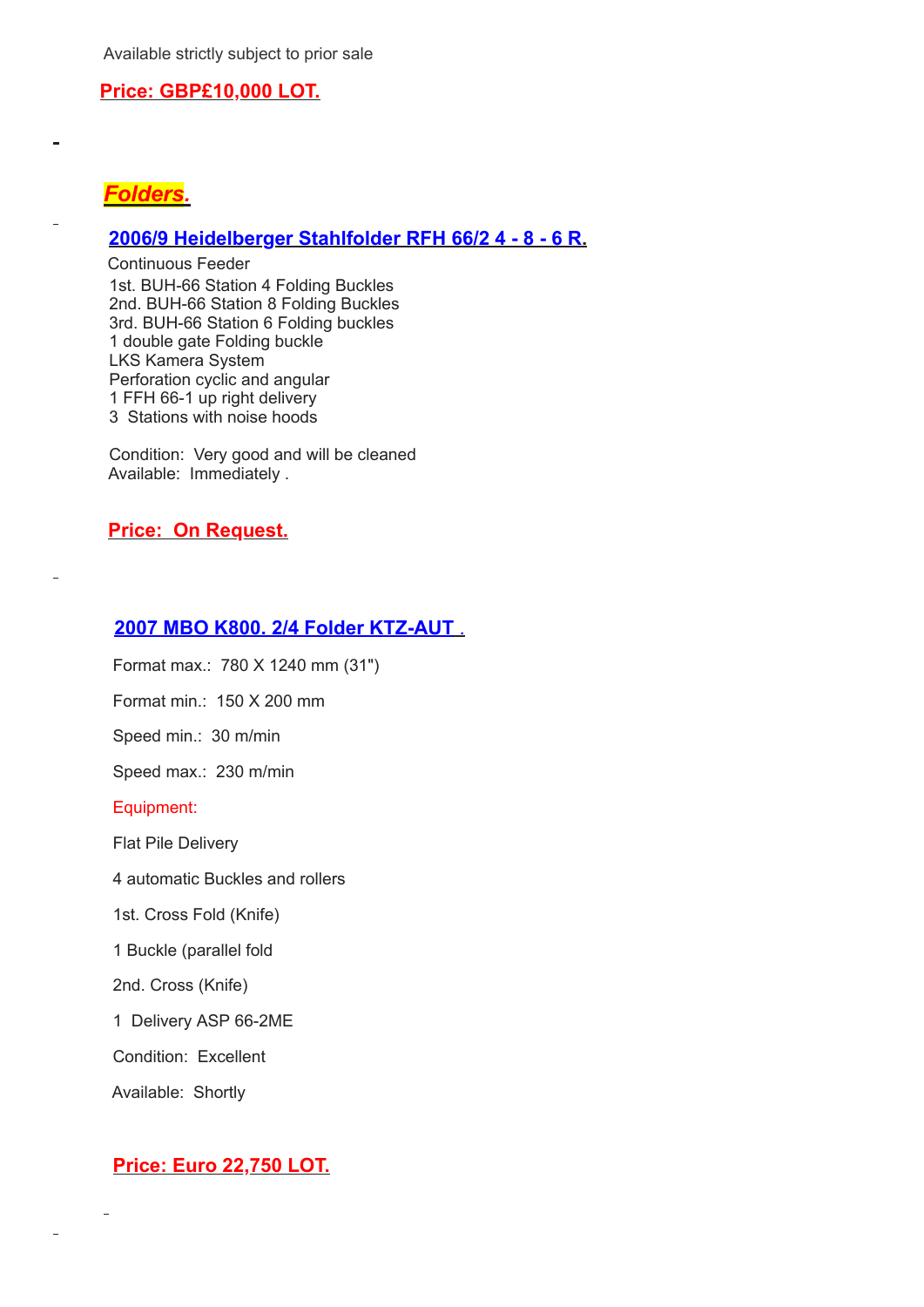# *Heidelberg Cylinders.*

## **HEIDELBERG SBB-Z Letterpress Cylinder machine. Two colour press with inking units**

Maximum Size: 560mm x 830mm

22" x 32¼"

Maximum running Speed: 3,500 iph

Gripper margin: 8-10mm

Net Weight: 5,100Kgs

Available: Short notice.

## **Price: POA.**

# *Gold Foiling Platen.*

# **Heidelberg Platen Foiler Size 13" x 18".**

Serial No:54873 E.

Excellent Condition

Video's Available

Available Immediately.

# **Price: Euro 6,000 LOT/C.**

## **1998 MBO FOLDER K 540-4 X-R**

**Machine No.: 0232061**

#### *Equipment:*

Round pile Feeder

4 Folding Buckles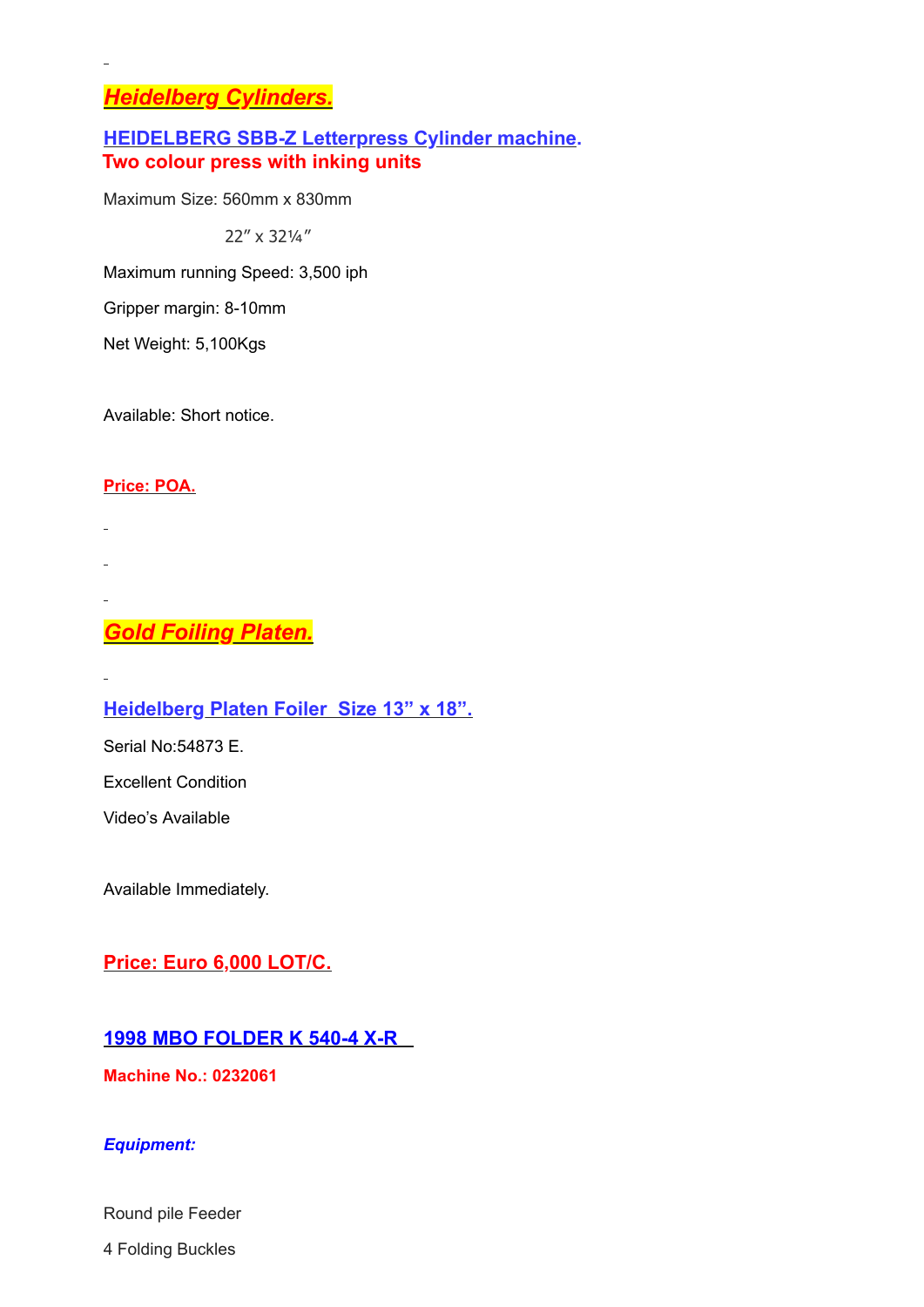1 Knife 1st. Cross Fold

1 Noise Hood

1 ASP Delivery with press roller

**Condition: Very good**

Available: Immediately

# **Price: EUR 4.750,00 LOT**

## **2004 MBO Folder Type T800-4-6-4-R**

#### **Machine No. 990418409**

Format min.: 150 mm X 200 mm Format max.: 780 mm.X 1750 mm Folding length min.: 60 mm.

## *Equipment:*

#### Dualfeed Round Pile Feeder

- 1. Station 820 mm 4 Folding Buckles
- 2. Station 820 mm 6 Folding Buckles
- 3. Station 760 mm 4 Folding Buckles
- 2 Noise Hoods
- 1 HHS Gluing Unit 4 Gluing heads
- 1 Takt Perforation
- 1 ASP 66-ME Delivery with press Roller

Condition: Excellent

Available: Immediately

 $\blacksquare$ 

# **Price: EUR 24.500,00 LOT**